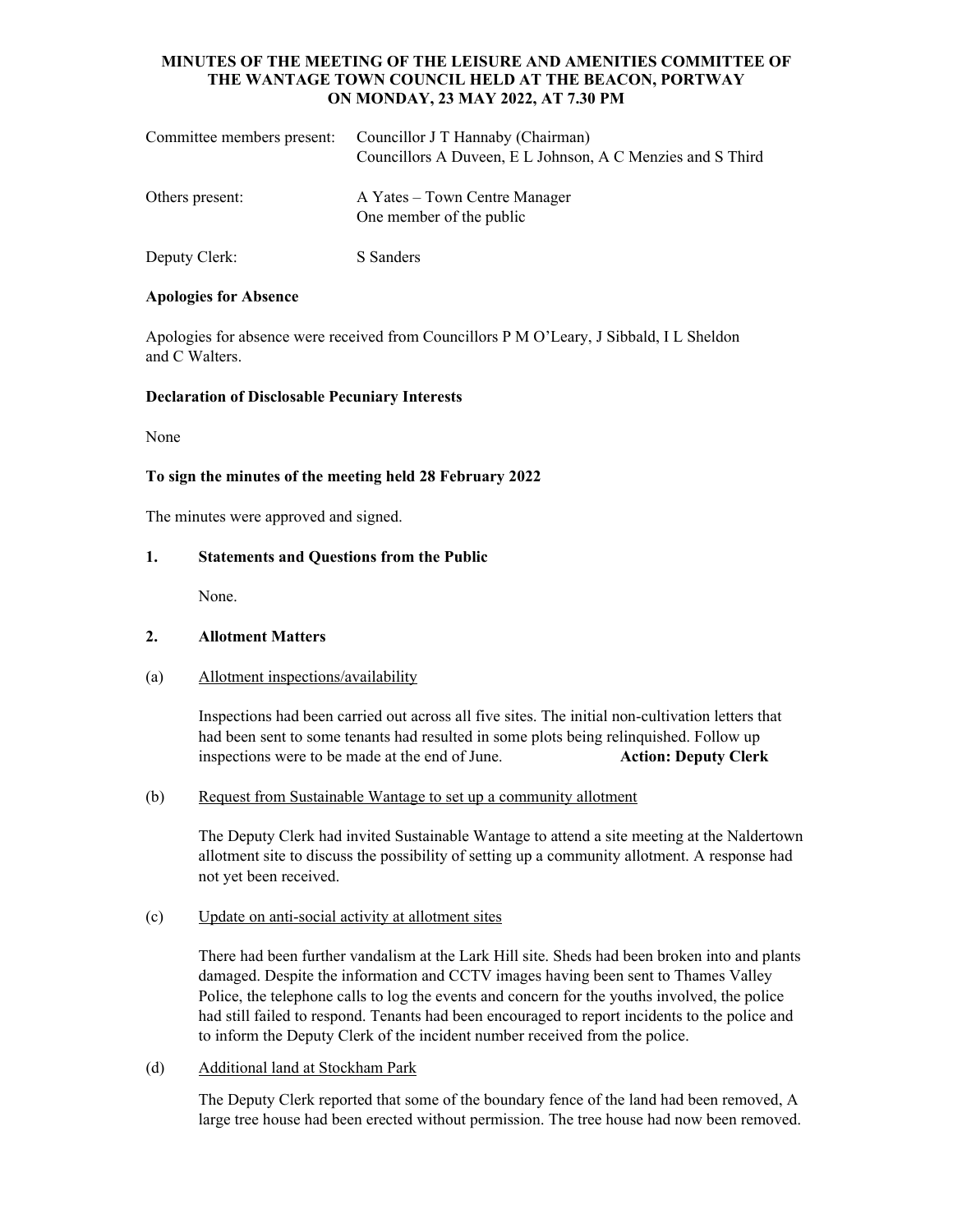#### **MINUTES OF THE MEETING OF THE LEISURE AND AMENITIES COMMITTEE OF THE WANTAGE TOWN COUNCIL, HELD AT THE BEACON, PORTWAY, ON MONDAY, 23 MAY 2022. AT 7.30 P.M.**

It was agreed that the chairman and other councillors would meet at the site to agree what actions were required going forward. **Action: All** 

(e) Other allotment matters

It was noted that plastic duct belonging to Openreach had been left near the Grove Road allotment site following work at the care home. The Deputy Clerk was to contact Openreach with a view to requesting permission for the duct to be re-purposed by some of the allotment holders. **Action: Deputy Clerk**

#### **3. Cemetery Matters**

#### (a) Development of improvements to the cemetery extension

The Chairman and the Deputy Clerk had recently met with CDS Group to discuss the next steps of the project. The information had been circulated prior to the meeting. The next stage of the process was the remaining works for the RIBA Stage 1 at a total cost of £9,800. Some discussion took place about the additional information received from CDS -natural burials taking up higher surface area than is currently required. It was noted that the extension area was 1 acre which would cater for c.600 burials giving c.10 years of space. It was agreed that more information from CDS was needed about the terms and conditions and payment schedule. **Action: Deputy Clerk**

(b) Cemetery bins

The current waste bins at the cemetery were no longer fit for purpose. Most of them did not have lids and this resulted in paper and plastic wrappers being blown around the cemetery. Suitable replacement bins had been identified and the information had been circulated. It was suggested that 3 cemetery recycling bins with 4 posting apertures (front and back) with separate apertures for flowers and the other for paper & plastic and one general litter bin be purchased.

ON THE PROPOSITION OF Councillor Johnson SECONDED BY Councillor Menzies IT WAS RESOLVED that an order be placed for the replacement bins at a cost of £2176.

(c) Other cemetery matters

There had been a few complaints about pigeon droppings on memorials. The ground maintenance contractor had cut some branches of the leylandii trees overhanging the area of concern. It was noted that there were currently pigeons nesting and no further work could be carried out until after the nesting season (autumn).

#### **4. Town Centre Matters**

## (a) District Council Leisure Strategy (S106 funding) - Feedback from meeting held between Wantage Town Council and Grove Parish Council 5 May 2022

The meeting to discuss the monies, that had been collected from developers, for the leisure centre that had been cancelled due to lack of funds, had been positive. It had been agreed that the monies should be used to benefit both communities. A meeting, with District Council officers to discuss the joint working group's aspirations, had been requested, and for this to take place before 15 June 2022.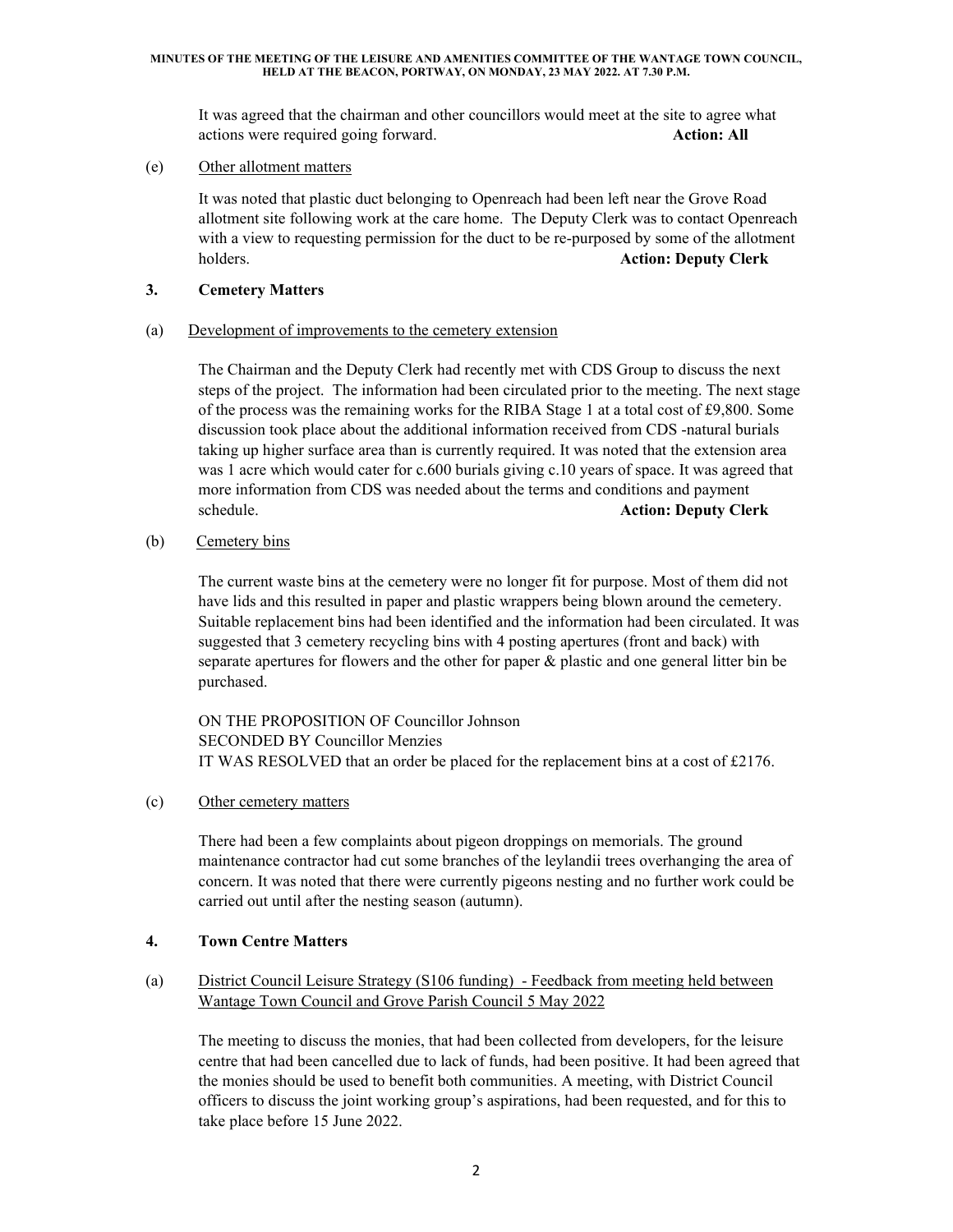#### **MINUTES OF THE MEETING OF THE LEISURE AND AMENITIES COMMITTEE OF THE WANTAGE TOWN COUNCIL, HELD AT THE BEACON, PORTWAY, ON MONDAY, 23 MAY 2022. AT 7.30 P.M.**

(b) To agree a date for White Horse Harriers to make a presentation about a Compact Athletics Facility

It was agreed to invite White Horse Harriers to the next Council meeting.

(c) Update on street name plates

The installation of the second batch of street name plates had been completed. The Deputy Clerk was to find out if there were further batches to be installed. **Action: Deputy Clerk**

- (d) Manor Road Memorial Park
	- i) Update on third party tree planting The planting was due to commence in the autumn 2022.
	- ii) Update on possibility of taking ownership of the Memorial Park There had been no update. The Chairman was to chase a response from the District Council.
	- iii) Picnic tables/benches The Deputy Clerk had written to the District Council seeking permission to install picnic benches in the Memorial Park but had not received a response. This was to be chased. **Action: Deputy Clerk**
- (e) Update on Planting of area of land opposite St Katherines, Wallingford Street

The planting was due to be carried out by the District Council during the winter, it had not yet been carried out. The Deputy Clerk was to chase. **Action: Deputy Clerk**

(f) Update on telephone kiosk repairs

BT had not agreed to make any improvements to the telephone kiosk adjacent to the kiosk adopted by Wantage Town Council, but had offered to provide paint. The replacement door had been received and arrangements were being made for it to be hung.

#### **Action: Deputy Clerk**

(g) Update on request for scalpings at Willow Lane

The Deputy Clerk had requested a site meeting with the countryside access officer (Oxfordshire County Council). A response had not been received. The Deputy Clerk was to chase. **Action: Deputy Clerk** 

(h) Removal of wooden post/sign on VC Forecourt

The Rotary Club had been informed of the pending removal of the post and Rotary Club sign.

(i) Update on market square improvements

The planned work to improve the market square had been postponed due to the bunting that had been hung for the Queen's Platinum Jubilee. The poles and bunting would obstruct the machinery needed to carry out the work. A new date was to be agreed.

**Action: Deputy Clerk**